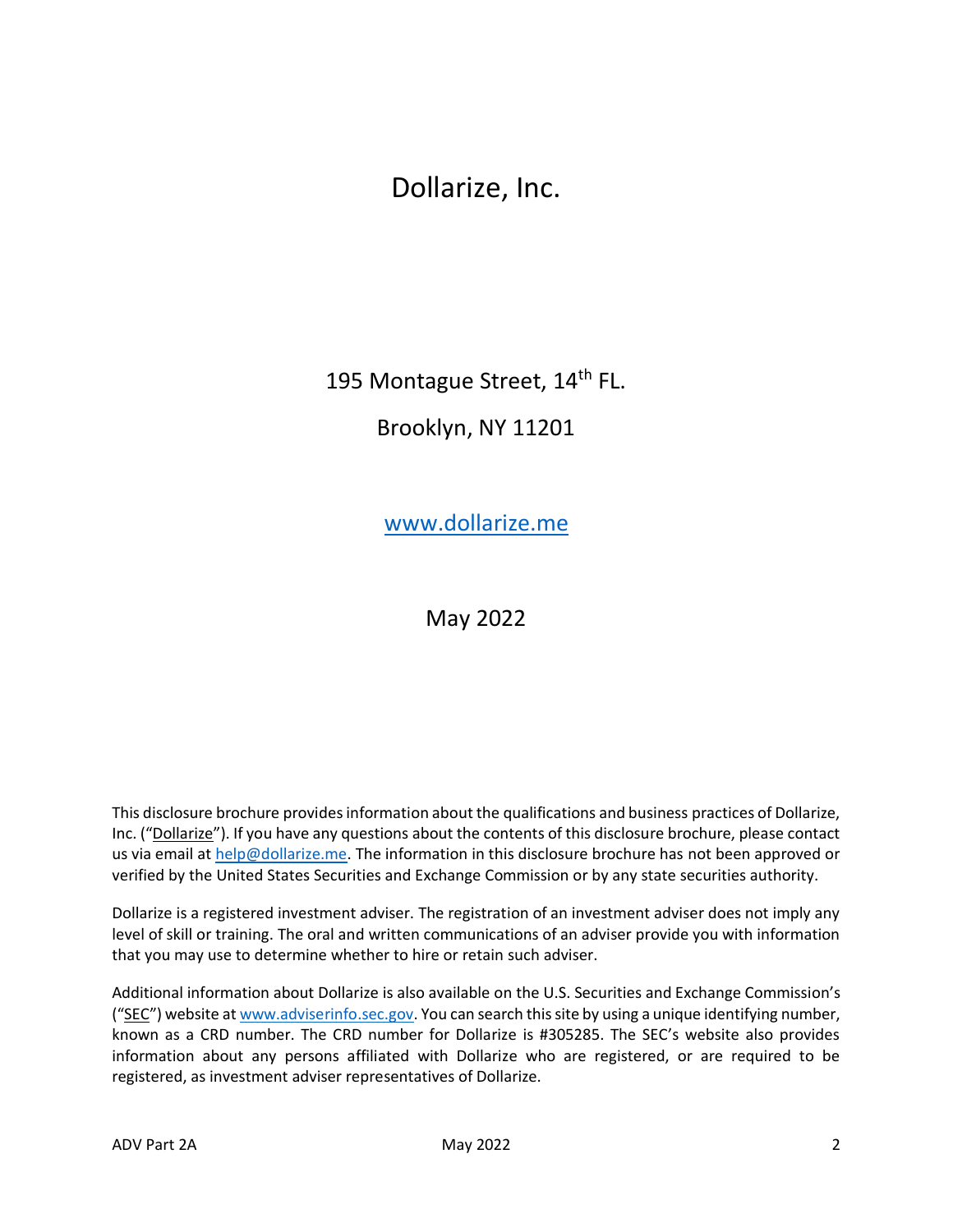# <span id="page-1-0"></span>Item 2 – Material Changes

This document is the Part 2A of Form ADV: Firm Brochure (the "Brochure") for Dollarize. Pursuant to the SEC's requirements and rules, you will receive a summary of any material changes to this Brochure within one hundred twenty days of the close of Dollarize's fiscal year.

The following information provides a summary of material changes that have been made to this Brochure since the last annual update filed in March 2022.

• We changed our domain name to dollarize.me.

#### *Item 4 – Advisory Business*

We have added a new product offering for individual equity shares of publicly traded companies and shares of exchange traded funds (ETFs).

*Item 5 – Fees and Compensation* 

We have revised the description of the fees we charge to clients.

*Item 7 – Types of Clients*

We have updated our minimum account value.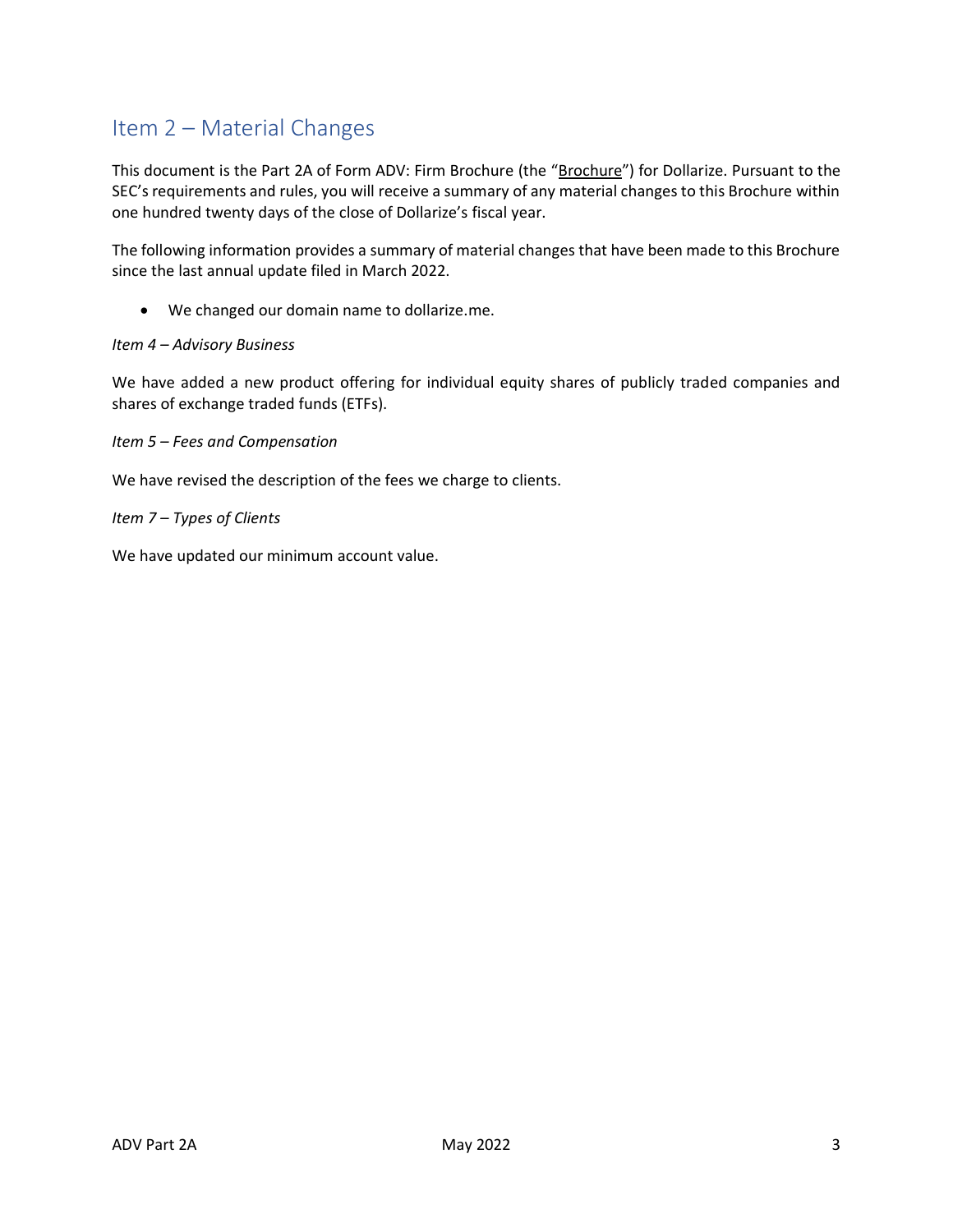# Item 3 - Table of Contents

| Item 11 - Code of Ethics, Participation or Interest in Client Accounts and Personal Trading15 |
|-----------------------------------------------------------------------------------------------|
|                                                                                               |
|                                                                                               |
|                                                                                               |
|                                                                                               |
|                                                                                               |
|                                                                                               |
|                                                                                               |
|                                                                                               |
|                                                                                               |
|                                                                                               |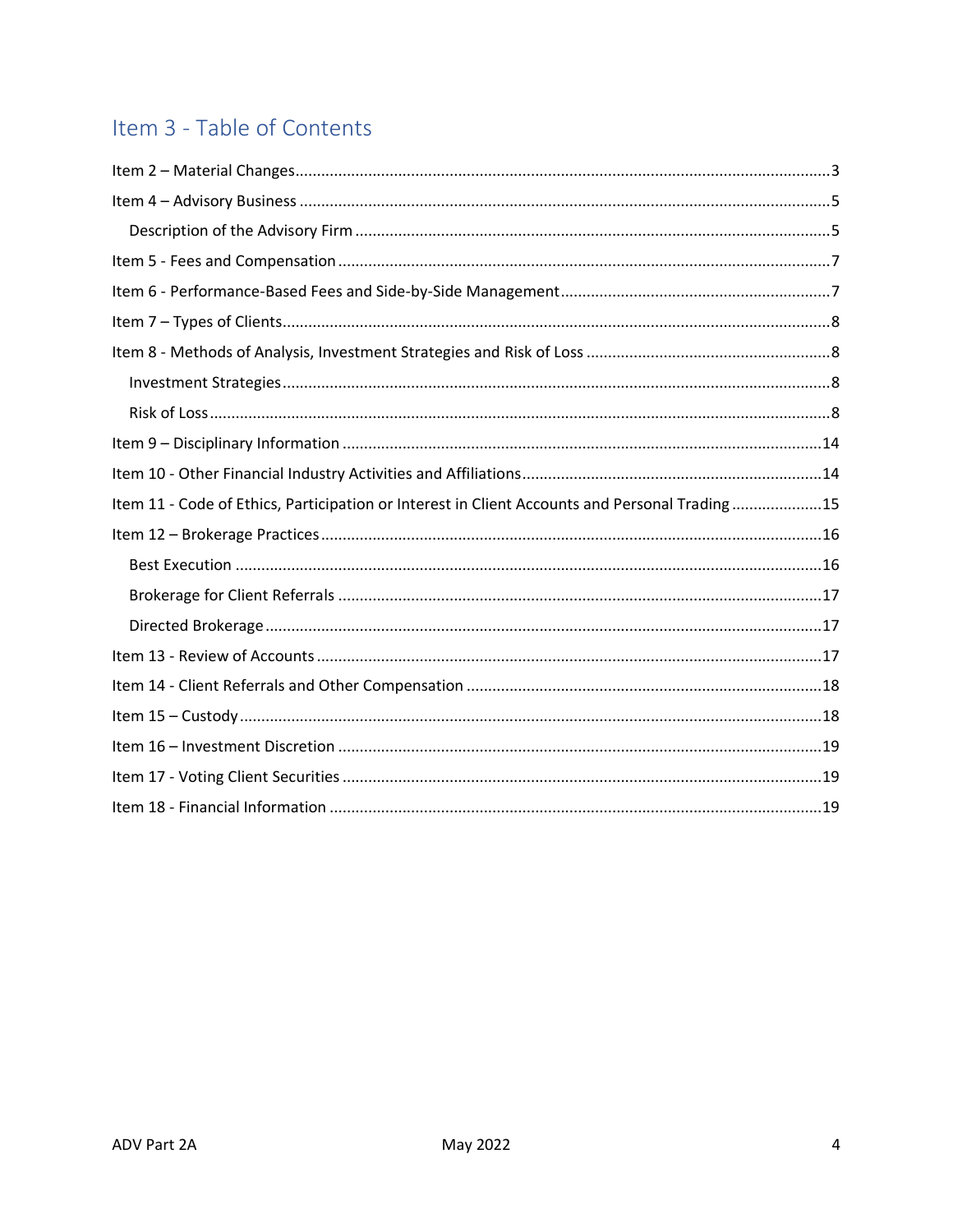### <span id="page-3-0"></span>Item 4 – Advisory Business

#### <span id="page-3-1"></span>Description of the Advisory Firm

Additional information about Dollarize is available on the SEC's website at [www.adviserinfo.sec.gov.](http://www.adviserinfo.sec.gov/) You can search this site by using a unique identifying number, known as a CRD number. The CRD number for Dollarize is #305285. The SEC's website also provides information about any persons affiliated with Dollarize who are registered, or are required to be registered, as investment adviser representatives of Dollarize.

Dollarize is a registered investment adviser ("RIA") which offers non-discretionary "Model Portfolios" to its advisory clients (each a "Client," and collectively, "Clients") through an online web-based and mobile platform (the "Platform").

Dollarize is a privately held company headquartered in New York, New York and formed on June 3, 2019. Dollarize is principally owned by Plataforma de Fondos Sapi de CV.

Dollarize provides investment advisory services over the Internet. This business model, also referred to as a "robo-adviser" model, makes use of algorithms to automate (or to assist in making) investment decisions. Clients create and manage their investment accounts through a web portal with limited, if any, human interaction.

Dollarize has engaged BlackRock (the "Model Provider") for the construction of all Model Portfolios offered to our Clients through Dollarize's digital Platform.

Dollarize operates an investment Platform available at [www.dollarize.me](https://www.dollarize.me/) (the "Website") and as a mobile application ("App"). The Platform provides Clients with investment advice in the form of certain Model Portfolios consisting of exchange traded funds ("ETFs"), as well as individual equity shares of publicly traded companies and ETFs ("Single Stocks" and together with Model Portfolios, "Investments"), designed to meet each Client's self-identified financial goals. Clients select their investment portfolios from the list of suitable Model Portfolios offered by Dollarize or the Model Providers, as well as from the recommended Single Stocks. The Website also provides general education and content regarding finance and markets. Advisory services are delivered solely through the Platform. Dollarize does not provide investment advice in person or over the phone or in any manner other than through the Platform. Dollarize encourages visiting the Website for additional information.

The Platform recommends one or more Model Portfolios and/or various Single Stocks to each Client based on a Suitability Questionnaire ("Suitability Questionnaire') completed by each Client. The Platform currently relies solely on questions relating to suitability (i.e., age, income and liquid net worth, investment objectives, investment time horizon, and risk tolerance) in recommending Investments, and these questions are not weighted equally. Clients should understand the recommendation of an Investment relies upon the information provided by each Client, and Dollarize does not capture any additional information not covered in the suitability questionnaire in making a risk assessment and providing investment advice.

Dollarize's Model Portfolios are designed to cover a spectrum of Clients' investment needs. The Firm utilizes algorithms that incorporate Model Portfolios created by the Model Providers to assist in the selection of the portfolio models that are most appropriate for the Client, based on the Client's financial profile and investment objectives. Dollarize has used its best judgment to incorporate Model Portfolios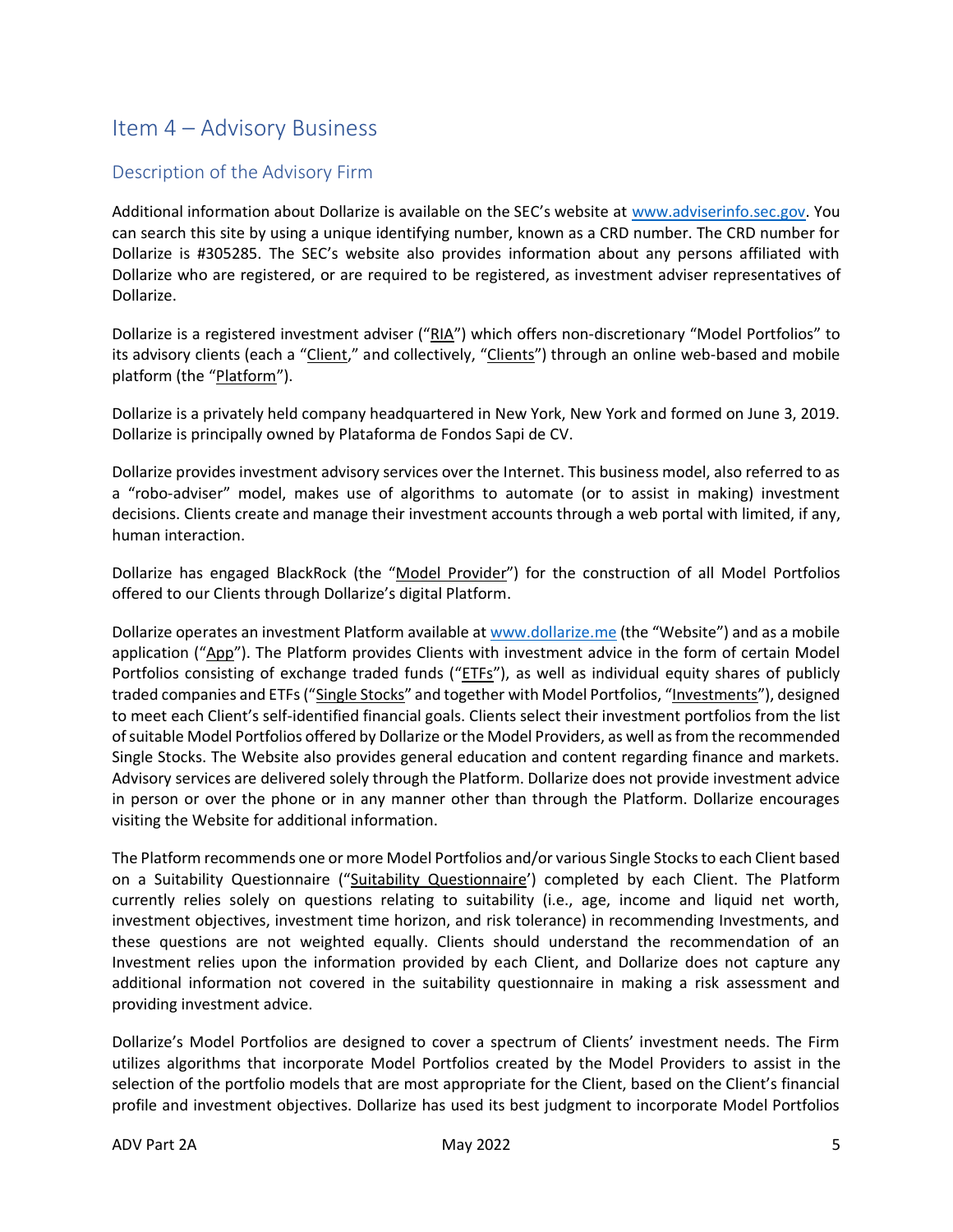designed by the Model Providers into its own asset allocation model options. However, we are relying on the Model Providers' Model Portfolio construction. The Model Providers advise Dollarize when there is a change in the percentage of ETF holdings. Dollarize then updates the percentages in the applicable Client accounts.

Single Stocks (other than ETFs) are equity securities that are issued by companies representative of the U.S. stock market and economy, that have large market capitalization, that are highly liquid and actively traded on U.S. national stock exchanges, and that collectively represent a wide distribution of market betas when considering all of the Single Stocks made available through the Program. However, no single factor will determine whether a Single Stock should be added, retained, or eliminated, and certain factors may carry more weight than others in Dollarize's final analysis of a particular Single Stock.

Totum, Inc. ("Tifin") uses an algorithm to determine the suitability of all the securities the client hold (including Single Stocks and the ETF's in Model Portfolios) each month. Prior to implementation, the Firm and Tifin tested all algorithms to confirm that the results are consistent with expected outcomes. Tifin will also conduct back-testing to ensure the algorithms continue to produce the intended results. Testing will be conducted on a periodic basis.

Tifin is responsible for maintaining the Algorithm. However, Tifin and Dollarize do not override the Algorithm to provide alternative recommendations to any particular Client, whether based on any additional criteria provided by the Client, market and/or economic conditions, or otherwise. Clients should be aware that the Algorithm relies upon their answers to questions relating to their risk tolerance, investment objectives, and investment time horizon provided through the Suitability Questionnaire, and that such answers serve as inputs to the Algorithm.

The Model Portfolio will be rebalanced on an ongoing basis, as determined by Dollarize. If the holdings of a Client's investment account ("Investment Account") significantly deviate from the existing or newly selected target asset allocation, Dollarize will initiate a rebalancing to bring the holdings within an acceptable range of the target asset allocation. The rebalancing process is not limited to the number or frequency of rebalances and is driven by the composition of Dollarize's decisions on the composition and holdings in the Model Portfolios. As a result, there is a possibility that Dollarize may sell overrepresented ETFs and use the proceeds to buy underrepresented ETFs to bring portfolios towards their target allocation without taking into account individual tax consequences or market circumstances. Dollarize will not engage in tax-loss harvesting trades in order to optimize the tax consequences of holding, or disposing of, certain holdings.

The investments in each Client's Investment Account are held in a separate account in the name of the Client at Alpaca Securities LLC, an independent custodian (the "Custodian" or "Alpaca"), and not with Dollarize. All Investment Accounts managed through the Platform are required to use the Custodian selected by Dollarize. Each account agreement with the Custodian will grant Dollarize the authority to manage each Client's Investment Account on a non-discretionary basis, seeking a Client's authorization for each trade except for rebalancing and changes made by the Model Providers in the same portfolio, where Dollarize maintains discretionary authority to complete the rebalance without your prior approval.

The Model Portfolios are typically created by the Model Providers and vetted by Dollarize. Dollarize reviews each Model Provider's background, including performance history, financial wherewithal, manager turnover, registration status, etc.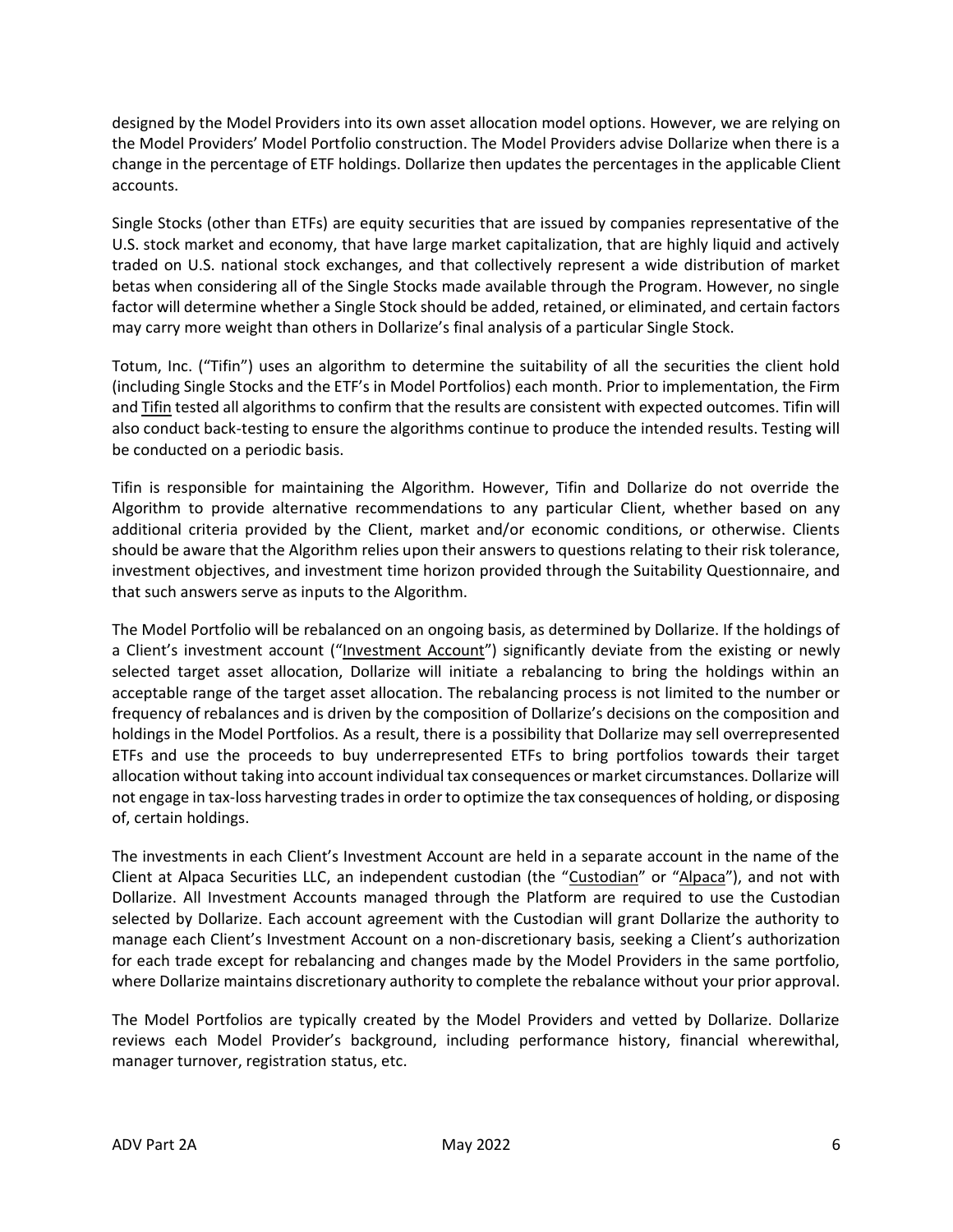# <span id="page-5-0"></span>Item 5 - Fees and Compensation

Dollarize charges a fee for investment advisory services that is calculated as a percentage a Client's assets under management ("Annual Fee"), as set forth in the following schedule:

| <b>Services Level</b> | <b>Annual Fee</b> |
|-----------------------|-------------------|
| Free Plan             | 2.00%             |
| Premium Plan          | 0.50%             |
| Advanced Plan         | 0.25%             |

The annual fee is prorated and charged monthly, in arrears, based on the market value of the average daily account balance. For the initial period of services, the fee is calculated on a pro rata basis. In the event the services are terminated, the fee for the final billing period is prorated through the effective date of the termination and the outstanding or unearned portion of the fee is charged. In the event Dollarize and the Client agree to a change in Services Level, the annual fee associated with the new Services Level will be charged for the month in which the change in Services Level occurred.

The issuer of the securities or products purchased for Clients, such as ETFs, may charge product fees that affect Clients. Dollarize does not charge these fees to Clients and does not benefit directly or indirectly from any such fees. An ETF typically includes embedded expenses that may reduce the fund's net asset value, and therefore directly affect the fund's performance and indirectly affect a Client's portfolio performance or an index benchmark comparison. Clients should review all fees charged to understand the total amount of fees they will pay. A Client may review all fees for which he/she is independently responsible on the Platform.

Dollarize reserves the right to waive the Annual Fee or any part thereof for any period for any Client in Dollarize's sole discretion. To this end, Dollarize may, from time to time, elect to launch programs or initiatives whereby fees may be waived, in whole or in part, for certain categories of Clients. Any such program or initiative (i) is entirely discretionary to Dollarize, and may be expanded, narrowed, suspended, canceled, or modified at any time by Dollarize, and (ii) will be subject to any rules, guidelines and/or terms and conditions created by Dollarize in connection therewith (which rules, guidelines and/or terms may be included in website landing pages on the Website and App). To the extent any such program or initiative is canceled or terminated, Clients will once again be charged the then-current fees on a going-forward basis. Dollarize shall have sole discretion in determining whether or not any existing Client or potential Client meets the requirements to participate in and/or benefit from any such program or initiative, and Dollarize shall not be liable to the Client or any other party in connection with any such decision and/or in connection with the administration of any such program or initiative generally.

The fees charged to Clients will be deducted from the Client's Account held at the Custodian.

## <span id="page-5-1"></span>Item 6 - Performance-Based Fees and Side-by-Side Management

Performance based fees are fees based on a share of capital gains on or capital appreciation of the assets of a Client. Dollarize does not charge any performance-based fees.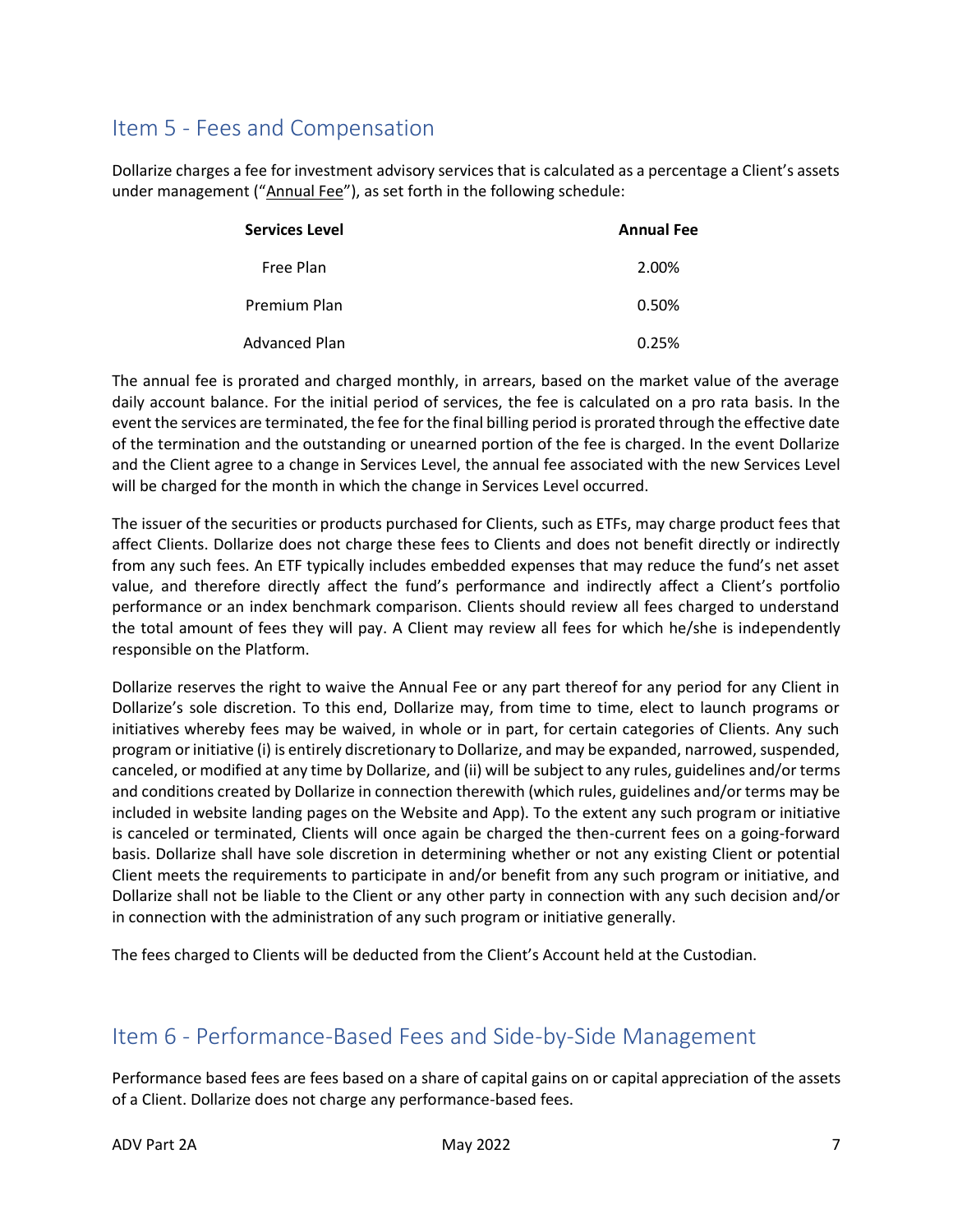# <span id="page-6-0"></span>Item 7 – Types of Clients

Dollarize's Platform is intended for use by individual investors to gain access to customized portfolios built from ETFs and individual stocks.

Dollarize requires a minimum of \$100 to open an account. In the event an account is below the minimum, Dollarize will not rebalance Client's Investment Account based on changes to the composition of Model Portfolios or changes to the allocation of assets within Model Portfolios. Dollarize reserves the right to impose a minimum or maximum account size or value in the future at its discretion. Fees are not negotiable. Dollarize further reserves the right to require additional disclosure information from Clients with Investment Accounts in excess of \$100,000.

### <span id="page-6-1"></span>Item 8 - Methods of Analysis, Investment Strategies and Risk of Loss

Dollarize utilizes Tifin, a third-party for suitability determination via the Suitability Questionnaire. The Suitability Questionnaire will include age, financial need, annual income and net worth, investment objectives, investment time horizon and risk tolerance. Upon such determination, the Client is presented with a variety of Model Portfolios, created by Dollarize or the Model Providers, which the Client may select.

The Model Providers select ETFs for the Model Portfolios based on their qualitative and quantitative due diligence, ETFs are selected to include in each Model Portfolio. Factors they consider include the ETFs' transparency, liquidity, fee models and diversification.

The ETFs selected represent an array of investment options across a broad range of investment strategies such as the following: conservative, modest, or aggressive balanced risk funds; asset classes such as small, mid, and large cap equities, fixed income, real estate, commodities, or international; and industries such as healthcare, defense, or consumer.

In Dollarize's due diligence and analysis process, Dollarize utilizes a form of quantitative analysis in which it analyzes fees and performance using historical market data, risk metrics and other benchmarks.

#### <span id="page-6-2"></span>Investment Strategies

Dollarize utilizes Tifin, a third-party to help determine the risk tolerance for each Client and recommend one or more Model Portfolios based on the risk level. The ETFs are selected by the Model Providers for inclusion in the different Model Portfolios. The Tifin formula analyzes the Client-supplied data through the Suitability Questionnaire and recommends one or more Model Portfolios. Dollarize's Platform will recommend one Model Portfolio.

#### <span id="page-6-3"></span>Risk of Loss

Dollarize does not guarantee the future performance of any Investment Account. Clients must understand that investments made via the Platform involve substantial risk and are subject to various market, currency, economic, political, and business risks, and that those investment decisions and actions will not always be profitable. Clients may not get back the amount invested. Subject to the Advisers Act, Dollarize shall have no liability for any losses in a Client's account. The price of any security or the value of an entire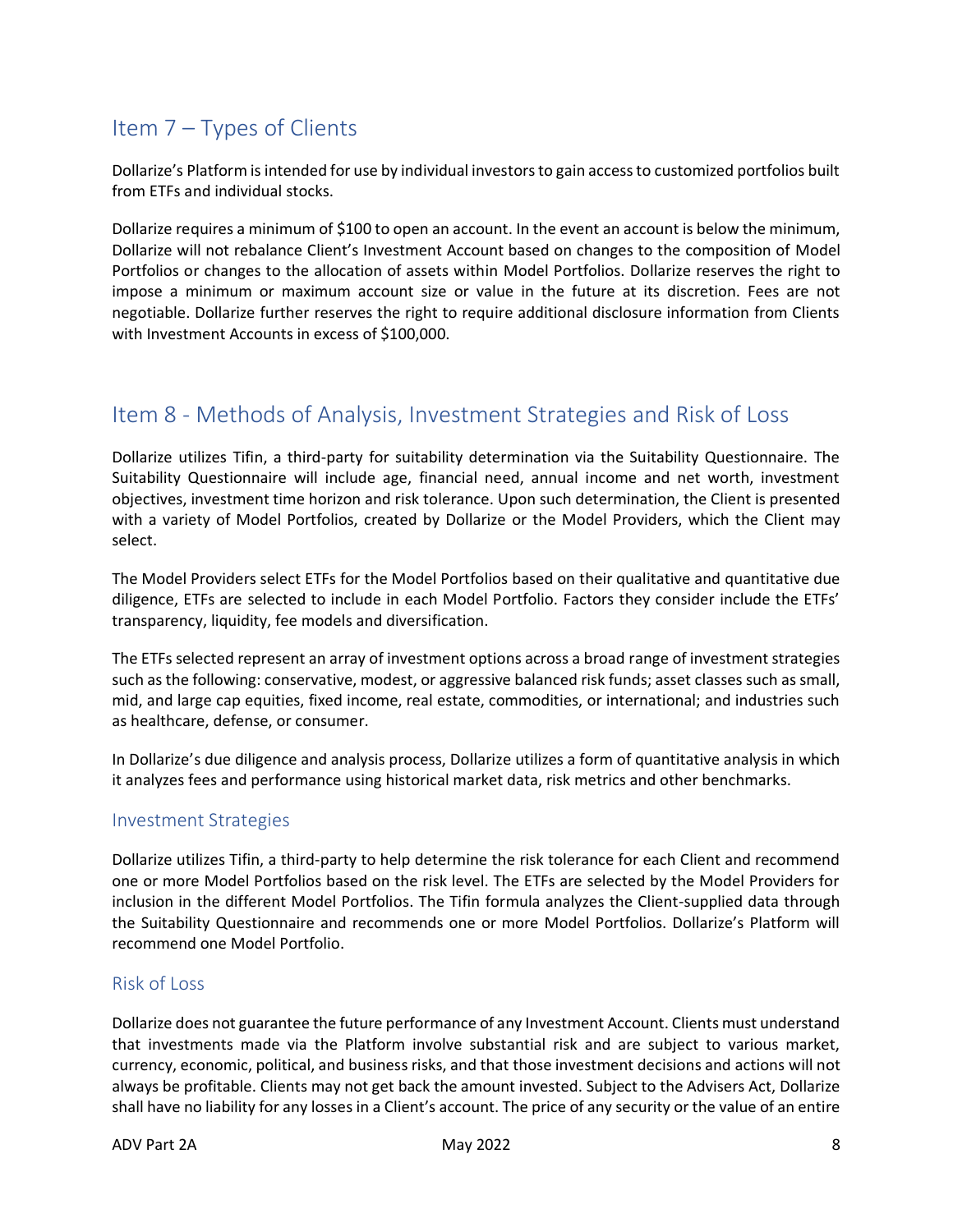asset class can decline for a variety of reasons outside of Dollarize's control, including, but not limited to, changes in the macroeconomic environment, unpredictable market sentiment, forecasted or unforeseen economic developments, interest rates, regulatory changes, and domestic or foreign political, demographic, or social events. There is no guarantee that Dollarize's judgment or investment decisions about particular securities or asset classes will necessarily produce the intended results. Dollarize's judgment may prove to be incorrect, and a Client might not achieve his or her investment objectives. High volatility and/or the lack of deep and active liquid markets for a security may prevent a Client from selling his or her securities at all, or at an advantageous time or price because Dollarize and the Client's broker may have difficulty finding a buyer and may be forced to sell at a significant discount to market value. The Platform, by its automated nature, limits excessive trading risk, although human programming error may result in excessive trading. Dollarize cannot guarantee any level of performance or that any Client will avoid a loss of Investment Account assets. Any investment in securities involves the possibility of financial loss that Clients should be prepared to bear.

When evaluating risk, financial loss may be viewed differently by each Client and may depend on many different risk items, each of which may affect the probability of adverse consequences and the magnitude of any potential losses. The following risks may not be all-inclusive but should be considered carefully by a prospective Client before entering the Platform. These risks should be considered as possibilities, with additional regard to their actual probability of occurring and the effect on a Client if there is, in fact, an occurrence.

**Market Risk** - The price of any security or the value of an entire asset class can decline for a variety of reasons outside of Dollarize's control, including, but not limited to, changes in the macroeconomic environment, unpredictable market sentiment, forecasted or unforeseen economic developments, interest rates, regulatory changes, and domestic or foreign political, demographic, or social events.

**Investment Risk** - There is no guarantee that Dollarize's judgment, models or investment decisions about particular securities or asset classes will necessarily produce the intended results. Dollarize's judgment may prove to be incorrect, and a Client might not achieve his or her investment objectives. Dollarize may also make future changes to the investing algorithms and services that it provides. In addition, it is possible that Clients or Dollarize itself may experience computer equipment failure, loss of internet access, viruses, or other events that may impair access to Dollarize's software-based financial service.

**Use of Algorithms -** As discussed previously, Dollarize uses algorithms to advise Clients and manage their accounts. These algorithms determine the recommended allocation based on inputs from the Client, and the timing of rebalancing. When Clients make deposits or withdrawals from their accounts, an algorithm determines the specific securities to trade based on a Client's allocation, current tax lots, and other directions that they have provided to Investor.

These algorithms may not perform as intended for a variety of reasons, including but not limited to incorrect assumptions, changes in the market, and/or changes to data inputs. These algorithms, or a computer system's code or underlying assumptions may be periodically modified, and these changes may have unintended consequences. The algorithms described above will generate recommendations only from information that is input into the algorithm. Although Dollarize collects a variety of information from Clients, individualized information about every aspect of a Client's personal financial situation is not elicited through Dollarize's website, and therefore, not considered by the algorithms. Clients should be aware of this limitation when considering Dollarize's service. Additional information regarding relevant considerations for Clients considering an automated digital investment advisory program is contained in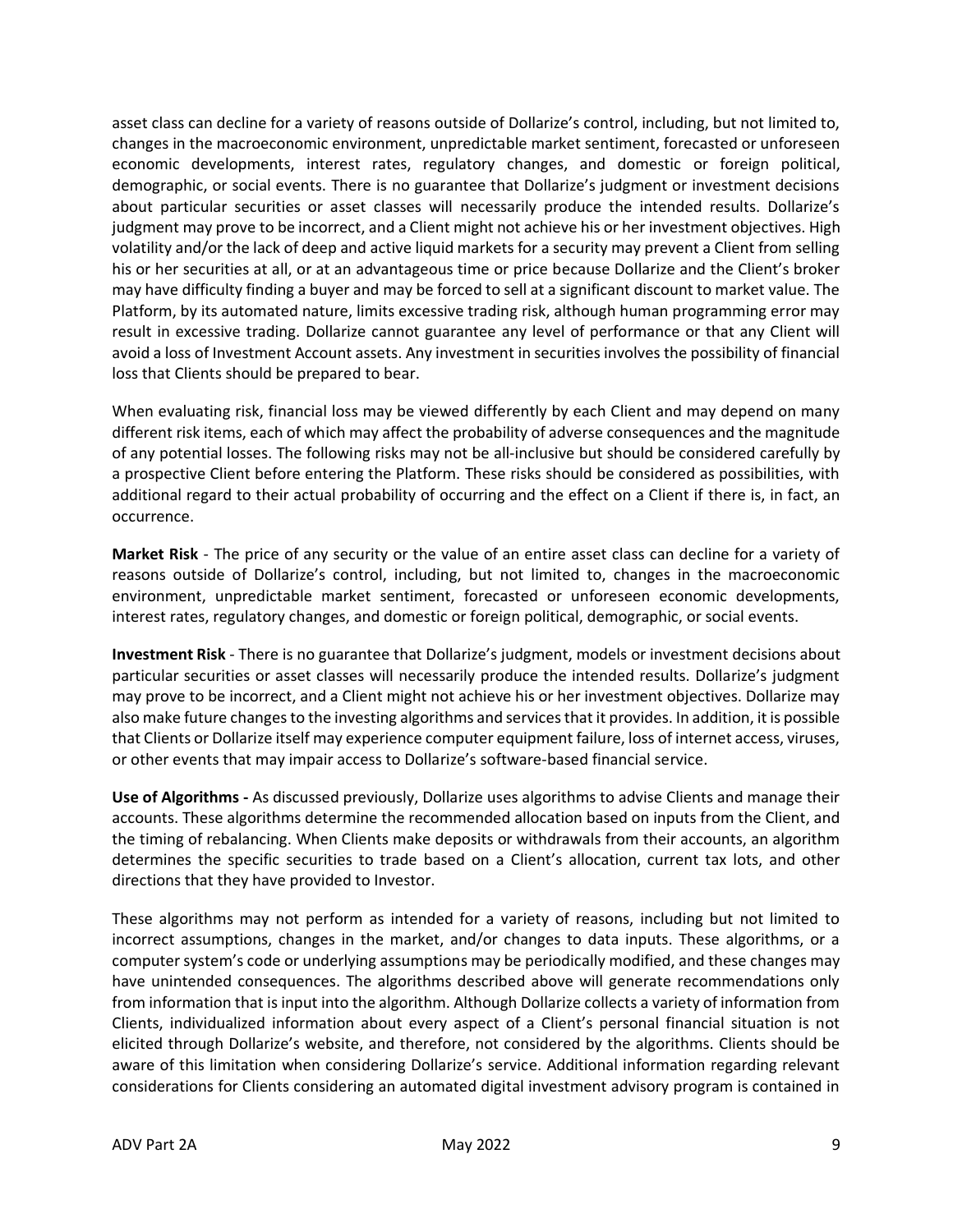the Investor Bulletin from the Securities and Exchange Commission available at [https://www.sec.gov/oiea/investor-alerts-bulletins/ib\\_roboadvisers.html.](https://www.sec.gov/oiea/investor-alerts-bulletins/ib_roboadvisers.html)

**Volatility and Correlation Risk** - Clients should be aware that Dollarize's asset selection process is based in part on a careful evaluation of past price performance and volatility in order to evaluate future probabilities. However, it is possible that different or unrelated asset classes may exhibit similar price changes in similar directions, which may adversely affect a Client, and may become more acute in times of market upheaval or high volatility. Past performance is no guarantee of future results, and any historical returns, expected returns, or probability projections might not reflect actual future performance.

**Liquidity and Valuation Risk** - High volatility and/or the lack of deep and active liquid markets for a security may prevent a Client from selling her securities at all, or at an advantageous time or price because Dollarize and the Client's broker may have difficulty finding a buyer and may be forced to sell at a significant discount to market value. Some ETFs that hold or trade financial instruments may be adversely affected by liquidity issues as they manage their portfolios.

**Credit Risk** – Dollarize cannot control, and Clients are exposed to the risk that financial intermediaries or security issuers may experience adverse economic consequences that may include impaired credit ratings, default, bankruptcy, or insolvency, any of which may affect portfolio values or management. This risk applies to assets on deposit with any broker utilized by a Client, notwithstanding asset segregation and insurance requirements that are beneficial to Clients generally. In addition, exchange trading venues or trade settlement and clearing intermediaries could experience adverse events that may temporarily or permanently limit trading or adversely affect the value of securities held by Clients. Finally, any issuer of securities may experience a credit event that could impair or erase the value of the issuer's securities held by a Client. Dollarize seeks to limit credit risk through ETFs, which are subject to regulatory limits on asset segregation and leverage such that fund shareholders are given liquidation priority versus the fund issuer; however, certain funds and products may involve higher issuer credit risk because they are not structured as a registered fund.

**Legislative and Tax Risk** - Performance may directly or indirectly be affected by government legislation or regulation, which may include, but is not limited to: changes in investment adviser or securities trading regulation; change in the U.S. government's guarantee of ultimate payment of principal and interest on certain government securities and changes in the tax code that could affect interest income, income characterization, and/or tax reporting obligations (particularly for ETFs dealing in natural resources). Dollarize does not engage in financial or tax planning, and in certain circumstances, a Client may incur taxable income on her investments without a cash distribution to pay the tax due.

**Foreign Investing and Emerging Markets Risk** - Foreign investing involves risks not typically associated with U.S. investments, and the risks may be exacerbated further in emerging market countries. These risks may include, among others, adverse fluctuations in foreign currency values, as well as adverse political, social, and economic developments affecting one or more foreign countries. In addition, foreign investing may involve less publicly available information and more volatile or less liquid securities markets, particularly in markets that trade a small number of securities, have unstable governments, or involve limited industry. Investments in foreign countries could be affected by factors not present in the U.S., such as restrictions on receiving the investment proceeds from a foreign country, foreign tax laws or tax withholding requirements, trade clearance or settlement procedures, and potential difficulties in enforcing contractual obligations or other legal rules that jeopardize shareholder protection. Foreign accounting may be less transparent than U.S. accounting practices, and foreign regulation may be inadequate or irregular.

ADV Part 2A and the control of May 2022 and the control of the control of the control of the control of the control of the control of the control of the control of the control of the control of the control of the control o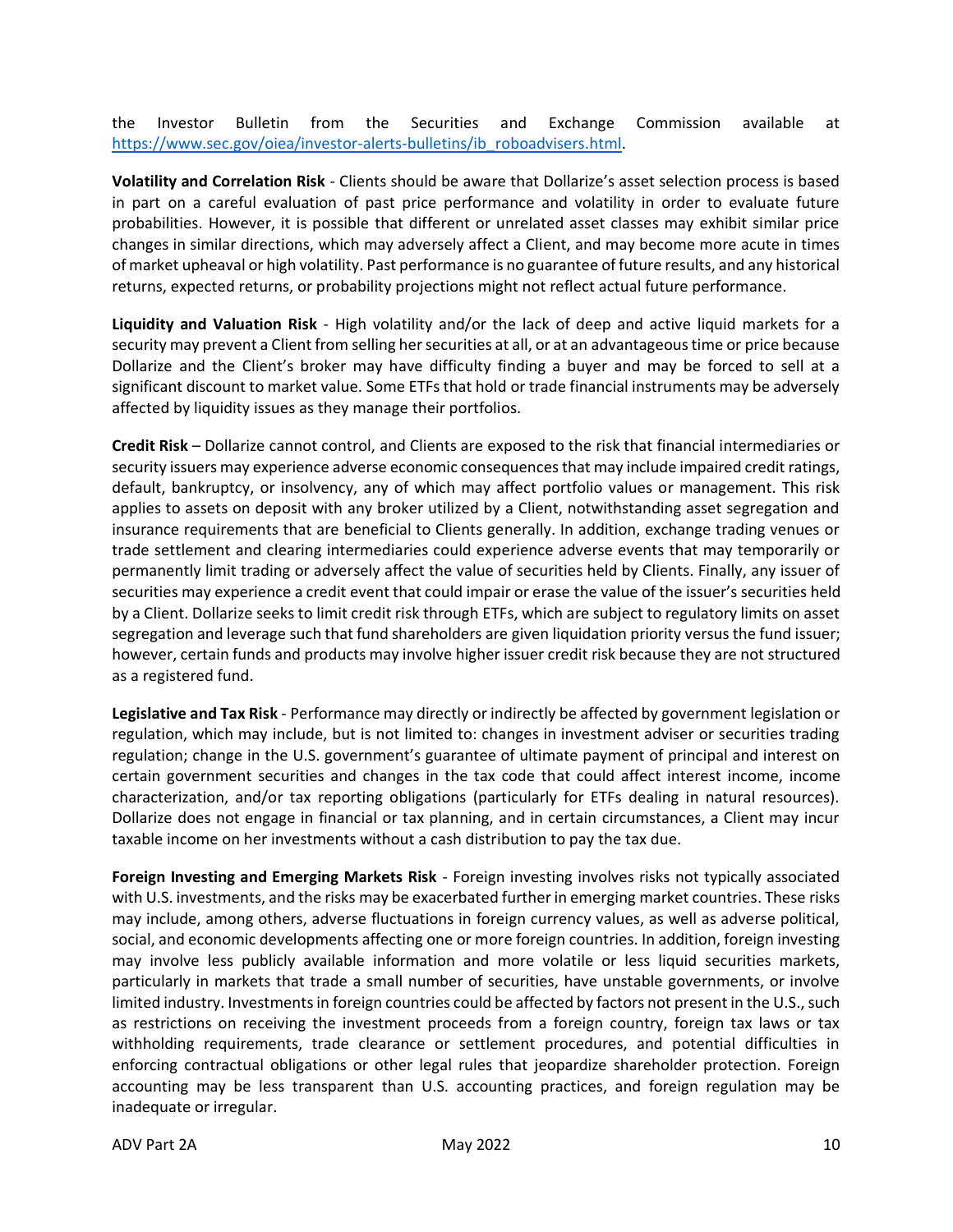**Frontier Markets Risks** - The risks associated with investing in foreign or emerging markets generally are magnified in frontier markets, also known as "next emerging" markets. Some frontier markets may operate in politically unstable regions of the world and may be subject to additional geopolitical/disruption-of-markets risks.

**ETF Risks, including Net Asset Valuations and Tracking Error -** ETF performance may not exactly match the performance of the index or market benchmark that the ETF is designed to track because 1) the ETF will incur expenses and transaction costs not incurred by any applicable index or market benchmark; 2) certain securities comprising the index or market benchmark tracked by the ETF may, from time to time, temporarily be unavailable; and 3) supply and demand in the market for either the ETF and/or for the securities held by the ETF may cause the ETF shares to trade at a premium or discount to the actual net asset value of the securities owned by the ETF. Certain ETF strategies may from time to time include the purchase of fixed income, commodities, foreign securities, American Depositary Receipts, or other securities for which expenses and commission rates could be higher than normally charged for exchangetraded equity securities, and for which market quotations or valuation may be limited or inaccurate.

Clients should be aware that to the extent they invest in ETF securities, they will pay two levels of compensation - fees charged by Dollarize plus any management fees charged by the issuer of the ETF. This scenario may cause a higher cost (and potentially lower investment returns) than if a Client purchased the ETF directly.

An ETF typically includes embedded expenses that may reduce the fund's net asset value, and therefore directly affect the fund's performance and indirectly affect a Client's portfolio performance or an index benchmark comparison. Expenses of the fund may include investment adviser management fees, custodian fees, brokerage commissions, and legal and accounting fees. ETF expenses may change from time to time at the sole discretion of the ETF issuer. ETF tracking error and expenses may vary.

**Inflation, Currency, and Interest Rate Risks** - Security prices and portfolio returns will likely vary in response to changes in inflation and interest rates. Inflation causes the value of future dollars to be worth less and may reduce the purchasing power of an investor's future interest payments and principal. Inflation also generally leads to higher interest rates, which in turn may cause the value of many types of fixed-income investments to decline. The liquidity and trading value of foreign currencies could be affected by global economic factors, such as inflation, interest rate levels, and trade balances among countries, as well as the actions of sovereign governments and central banks. In addition, the relative value of the U.S. dollar-denominated assets primarily managed by Dollarize may be affected by the risk that currency devaluations affect Client purchasing power.

**Cybersecurity Risks** – Dollarize and its service providers are subject to risks associated with a breach in cybersecurity. Cybersecurity is a generic term used to describe the technology, processes and practices designed to protect networks, systems, computers, programs, and data from cyberattacks and hacking by other computer users, and to avoid the resulting damage and disruption of hardware and software systems, loss, or corruption of data, and/or misappropriation of confidential information. In general, cyber-attacks are deliberate, but unintentional events may have similar effects. Cyber-attacks may cause losses to Clients by interfering with the processing of transactions, affecting Dollarize's ability to calculate net asset value or impeding or sabotaging trading. Clients may also incur substantial costs as the result of a cybersecurity breach, including those associated with forensic analysis of the origin and scope of the breach, increased, and upgraded cybersecurity, identity theft, unauthorized use of proprietary information, litigation, and the dissemination of confidential and proprietary information. Any such breach could expose Dollarize to civil liability as well as regulatory inquiry and/or action. In addition,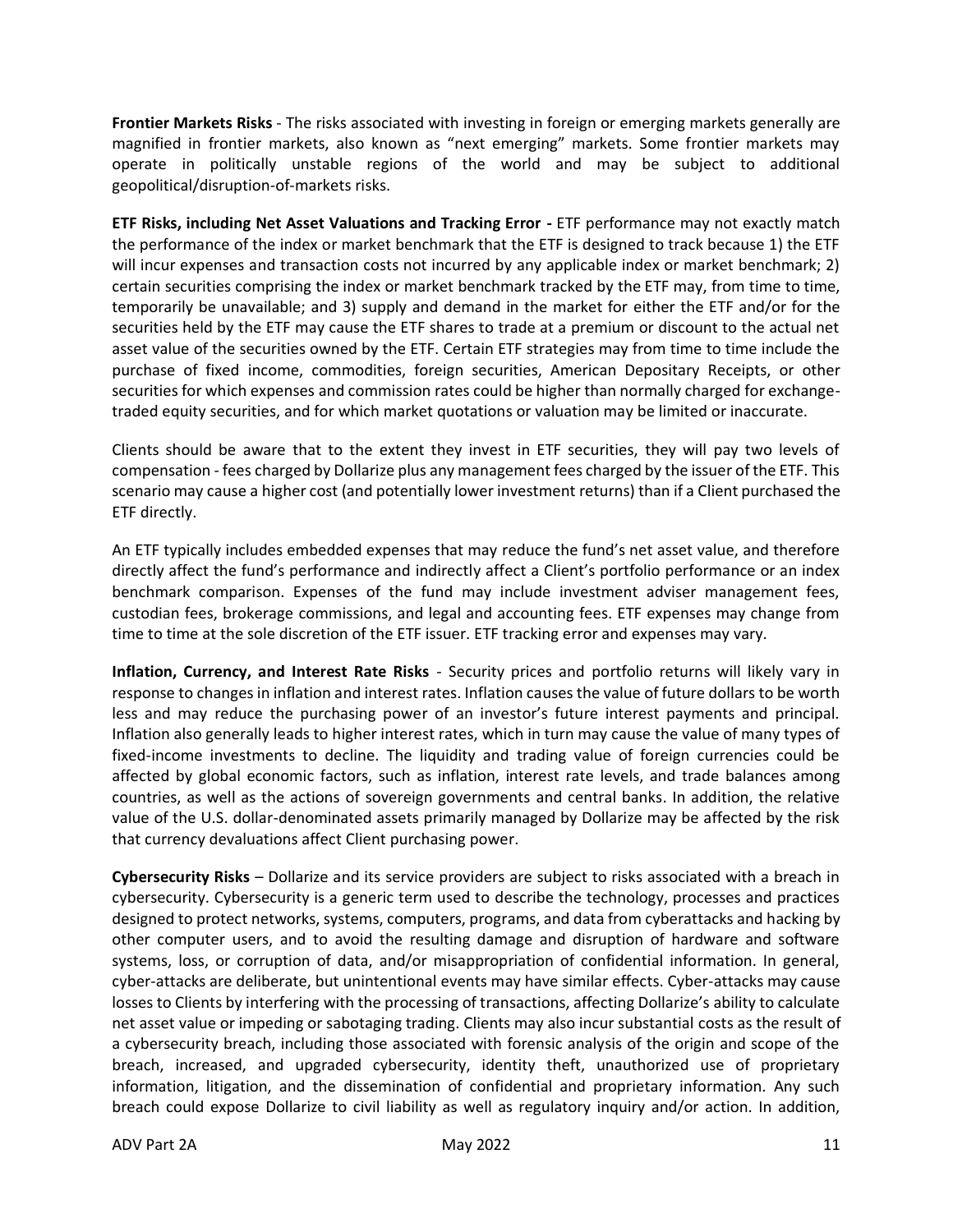Clients could incur additional losses as a result of unauthorized use of their personal information. While we have established business continuity plans, incident response plans and systems designed to prevent cyber-attacks, there are inherent limitations in such plans and systems, including the possibility that certain risks have not been identified. Similar types of cybersecurity risks also are present for issuers of securities in which we invest, which could result in material adverse consequences for such issuers and may cause a Client's investment in such securities to lose value.

**Investment Strategy Risks** - There are risks associated with the long-term core strategic holdings. The more aggressive the investment strategy, the more likely the portfolio will contain larger weights in riskier asset classes, such as equities.

**Equity-Related Risks** - The prices of equity securities will rise and fall. These price movements may result from factors affecting individual companies, industries, or the securities market as a whole. Individual companies may report poor results or be negatively affected by industry and/or economic trends and developments. The prices of securities issued by such companies may suffer a decline in response. In addition, the equity market tends to move in cycles, which may cause stock prices to fall over short or extended periods of time.

**Reliance on Management and Other Third Parties** - ETF investments will rely on third-party management and advisers, Dollarize is not expected to have an active role in the day-to-day management of investments. Carried interest and other incentive distributions to fund management may create an incentive towards more speculative investments than would otherwise have been made.

**Infrastructure Risks** - Infrastructure-related investments are subject to a number of unique risks. These investments may be concentrated into a small number of projects, resulting in a high degree of risk with respect to each project. Further, these investments are often subject to foreign and emerging market risks.

**Market Volatility** - General fluctuations in the economy may affect the value of one or more investments. In the event of economic volatility, the ability to achieve a favorable return on investments may be severely impeded.

**Socially Responsible Investing** - Investments may focus on "low carbon" or other areas of socially responsible investing. This investment category represents a relatively new area of investment with a relatively limited performance track record. Due to the consideration of non-monetary factors in investment decisions, these investments may experience a lower rate of return. There may be a relatively limited number of investments to consider in this investment category, and available investments may be subject to increased competition.

**Large Investment Risks** - Clients may collectively account for a large portion of the assets in certain investments. A decision by many investors to buy or sell some or all of a particular investment where Clients hold a significant portion of that investment may negatively impact the value of the investment.

**Novel Coronavirus Pandemic, Public Health Emergency and Global Economic Impacts** - As of the date of this Form ADV Part 2A, there is an ongoing outbreak of a novel and highly contagious form of coronavirus ("COVID-19"), which the World Health Organization declared a pandemic on March 11, 2020. The outbreak of COVID-19 has caused a worldwide public health emergency with a substantial number of hospitalizations and deaths and has significantly adversely impacted global commercial activity and contributed to both volatility and material declines in equity and debt markets. The global impact of the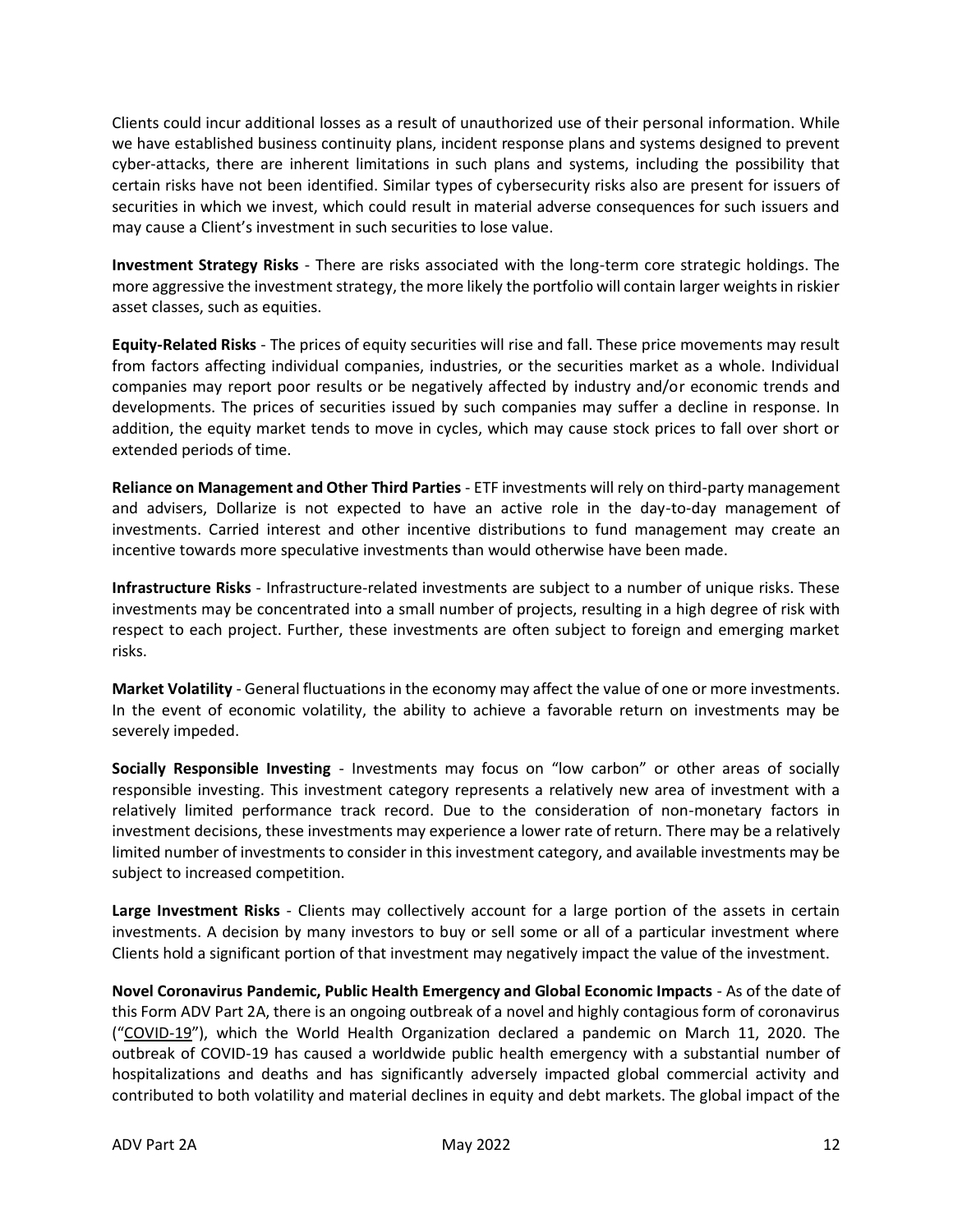outbreak is rapidly evolving, and many country, state and local governments have reacted by instituting mandatory or voluntary quarantines, travel prohibitions and restrictions, closure or reduction of offices, businesses, schools, retail stores and other public venues and/or cancellation, suspension or postponement of certain events and activities, including certain non-essential government and regulatory activity. Businesses are also implementing their own precautionary measures, such as voluntary closures, temporary or permanent reductions in workforce, remote working arrangements, and emergency contingency plans. Such measures, as well as the general uncertainty surrounding the dangers, duration, and impact of COVID-19, are creating significant disruption in supply chains and economic activity, impacting consumer confidence, and contributing to significant market losses, including having particularly adverse impacts on transportation, hospitality, tourism, sports, entertainment, and other industries dependent upon physical presence. As COVID-19 continues to spread, potential additional adverse impacts, including a global, regional, or other economic recession of indeterminate duration, are increasingly likely and difficult to assess.

The extent of the impact of COVID-19 on Dollarize will depend on many factors, including the duration and scope of the resulting public health emergency, the extent of any related restrictions implemented, the impact of such public health emergency on overall supply and demand, goods and services, investor liquidity, consumer confidence and levels of economic activity, and the extent of its disruption to important global, regional and local supply chains and economic markets, all of which are highly uncertain and cannot be predicted. The effects of the COVID-19 pandemic may materially and adversely impact Dollarize's ability to source, manage and divest investments and Dollarize's ability to achieve its investment objectives on behalf of its Clients, all of which could result in significant losses to a Client.

In addition, COVID-19 and the resulting changes to global businesses and economies will, likely, adversely impact the business and operations of Dollarize, and its respective affiliates. Certain businesses and activities may be temporarily or permanently halted as a result of government or other quarantine measures, voluntary and precautionary restrictions on travel or meetings and other factors, including the potential adverse impact of COVID-19 on the health of key personnel.

**Other Catastrophic Risks** - In addition to the potential risks associated with COVID-19 as outlined above, Dollarize may be subject to the risk of loss arising from direct or indirect exposure to a number of types of other catastrophic events, including without limitation (i) other public health crises, including any outbreak of SARS, H1N1/09 influenza, avian influenza, other coronaviruses, Ebola or other existing or new epidemic diseases, or the threat thereof; or (ii) other major events or disruptions, such as hurricanes, earthquakes, tornadoes, fires, flooding and other natural disasters; acts of war or terrorism, including cyberterrorism; or major or prolonged power outages or network interruptions. The extent of the impact of any such catastrophe or other emergencies on Dollarize's operational and financial performance will depend on many factors, including the duration and scope of such emergency, the extent of any related travel advisories and restrictions, the impact on overall supply and demand, goods and services, investor liquidity, consumer confidence and levels of economic activity, and the extent of its disruption to important global, regional and local supply chains and economic markets, all of which are highly uncertain and cannot be predicted. In particular, to the extent that any such event occurs and has a material effect on global financial markets or specific markets in which Dollarize participates (or has a material effect on any locations in which Dollarize operates or on any of their respective personnel) the risks of loss could be substantial and could have a material adverse effect the ability of Dollarize to fulfill its investment objectives.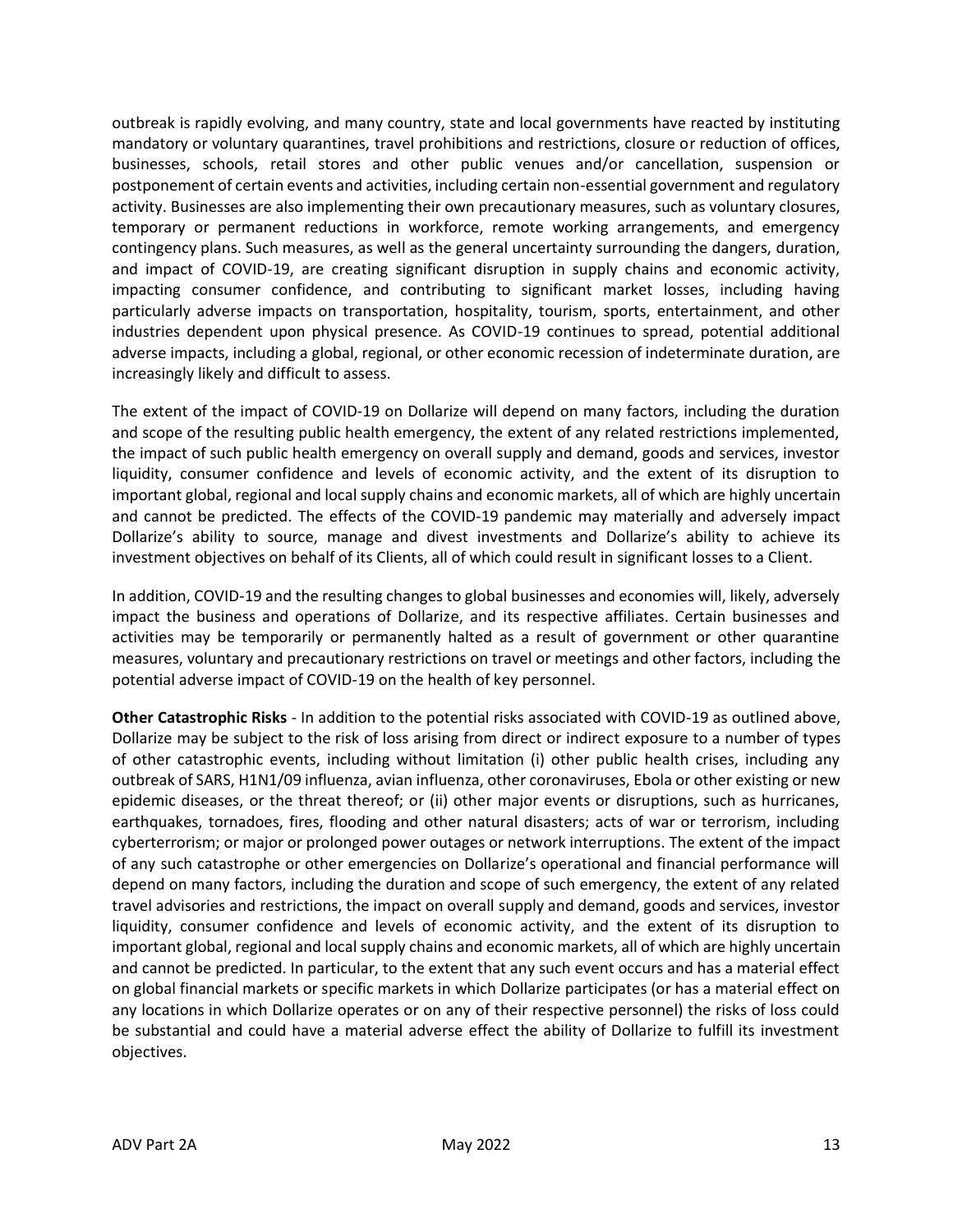**Limitations of Disclosure** - The foregoing list of risks does not purport to be a complete enumeration or explanation of the risks involved in investing in investments. As investment strategies develop and change over time, Clients may be subject to additional and different risk factors. No assurance can be made that profits will be achieved or that substantial losses will not be incurred.

### <span id="page-12-0"></span>Item 9 – Disciplinary Information

Registered investment advisers are required to disclose all material facts regarding any legal or disciplinary events that would be material to an evaluation of such adviser or the integrity of such adviser's management. Dollarize does not have any legal, financial, regulatory, or other "disciplinary" item to report to any Client. This statement applies to Dollarize and to every employee of Dollarize.

# <span id="page-12-1"></span>Item 10 - Other Financial Industry Activities and Affiliations

In order to open an Investment Account with Dollarize, Clients must also become customers of the Firm's affiliate, Dollarize Financial Inc. ("Dollarize Financial"). Dollarize Financial is registered as a Money Services Business with the Financial Crimes Enforcement Network. Dollarize and Dollarize Financial do not have overlapping officers, personnel, share office space, or expenses. Dollarize Financial offers Clients Digital Dollar Accounts through Circle Internet Financial, LLC ("Circle"). In addition to providing Clients the ability to deposit and withdraw funds into their Digital Dollar Accounts, Dollarize Financial facilitates the movement of Client deposits and withdrawals into their Investment Accounts. In addition, Dollarize Financial has entered into a number of arrangements with unaffiliated third parties to offer its customers additional services, including offering its customers the ability to earn in-kind interest through the Nexo Earn Interest Product, provided by Nexo Financial LLC ("Nexo"), as well as buy and sell cryptocurrency through accounts established at Alpaca Crypto, LLC ("Alpaca Crypto").

Dollarize does not recommend or have any discretion over the execution, timing, or amount of any deposits or withdrawals into or out of Client Investment Accounts. All such considerations are exclusively determined by the Client.

Dollarize Financial will receive compensation with respect to its services as well as the services facilitated by some of its third-party service providers, which may take the form of commissions, markups, markdowns, service fees or other equivalents. Dollarize and Dollarize Financial will provide materials disclosing these arrangement to Clients. Dollarize will ensure that Dollarize Financial service charges are fair and comparable to other money transmitters that would provide similar services.

Dollarize does not recommend or select other investment advisers for its Clients and receive compensation directly or indirectly from those advisers, nor does Dollarize have other business relationships with those advisers.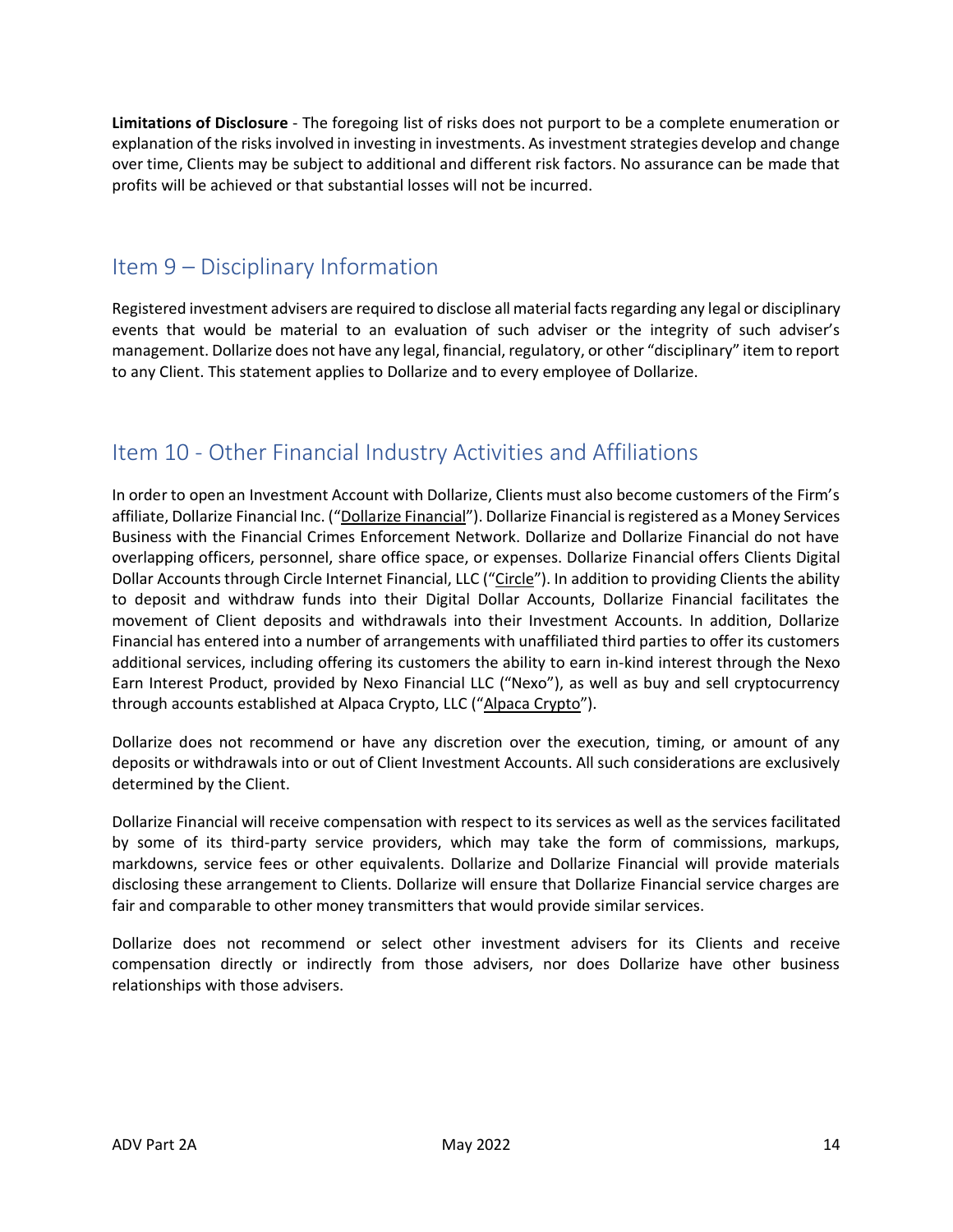# <span id="page-13-0"></span>Item 11 - Code of Ethics, Participation or Interest in Client Accounts and Personal Trading

Dollarize has adopted a code of ethics (the "Code of Ethics") for all supervised persons of Dollarize, describing its high standard of business conduct and fiduciary duty to its Clients. The Code of Ethics includes provisions relating to the confidentiality of Client information, a prohibition on insider trading, a prohibition of rumor-mongering, restrictions on the acceptance of significant gifts and the reporting of certain gifts and business entertainment items, and personal securities trading procedures, among other things. All supervised persons of Dollarize must acknowledge the terms of the Code of Ethics annually, or as amended.

Dollarize anticipates that, in appropriate circumstances, consistent with Clients' investment objectives, it will cause accounts over which Dollarize has authority to effect the purchase or sale of securities in which Dollarize, its management persons and/or Clients, directly or indirectly, have a position of interest. Dollarize's employees and persons associated with Dollarize are required to follow Dollarize's Code of Ethics. Subject to satisfying this policy and applicable laws, officers, directors, and employees of Dollarize and its employees may trade for their own accounts in securities which are recommended to and/or purchased for Dollarize's Clients. The Code of Ethics is designed to assure that the personal securities transactions, activities, and interests of the employees of Dollarize will not interfere with (i) making decisions in the best interest of Clients and (ii) implementing such decisions while, at the same time, allowing employees to invest for their own accounts. Under the Code of Ethics, certain classes of securities have been designated as exempt transactions, based upon a determination that personal employee transactions in these types of securities would not materially interfere with the best interest of Clients. Employee trading is continually monitored under the Code of Ethics, and to reasonably prevent conflicts of interest between Dollarize and its Clients.

Employees' accounts may trade in the same securities with Client accounts on an aggregated basis when consistent with Dollarize's obligation of best execution. In such circumstances, employee and Client accounts will share commission costs equally and receive securities at a total average price. Dollarize will retain records of the trade order (specifying each participating account) and its allocation, which will be completed prior to the entry of the aggregated order. Completed orders will be allocated as specified in the initial trade order. Partially filled orders will be allocated on a pro rata basis. Any exceptions will be explained on the order.

Dollarize does not nor do any of its supervised persons recommend to Clients, or buy or sell for Client accounts, securities in which Dollarize or a supervised person has a material financial interest.

Dollarize does not, nor do any of its supervised persons, trade ahead of client accounts.

Dollarize does not execute transactions on a principal or agency cross basis.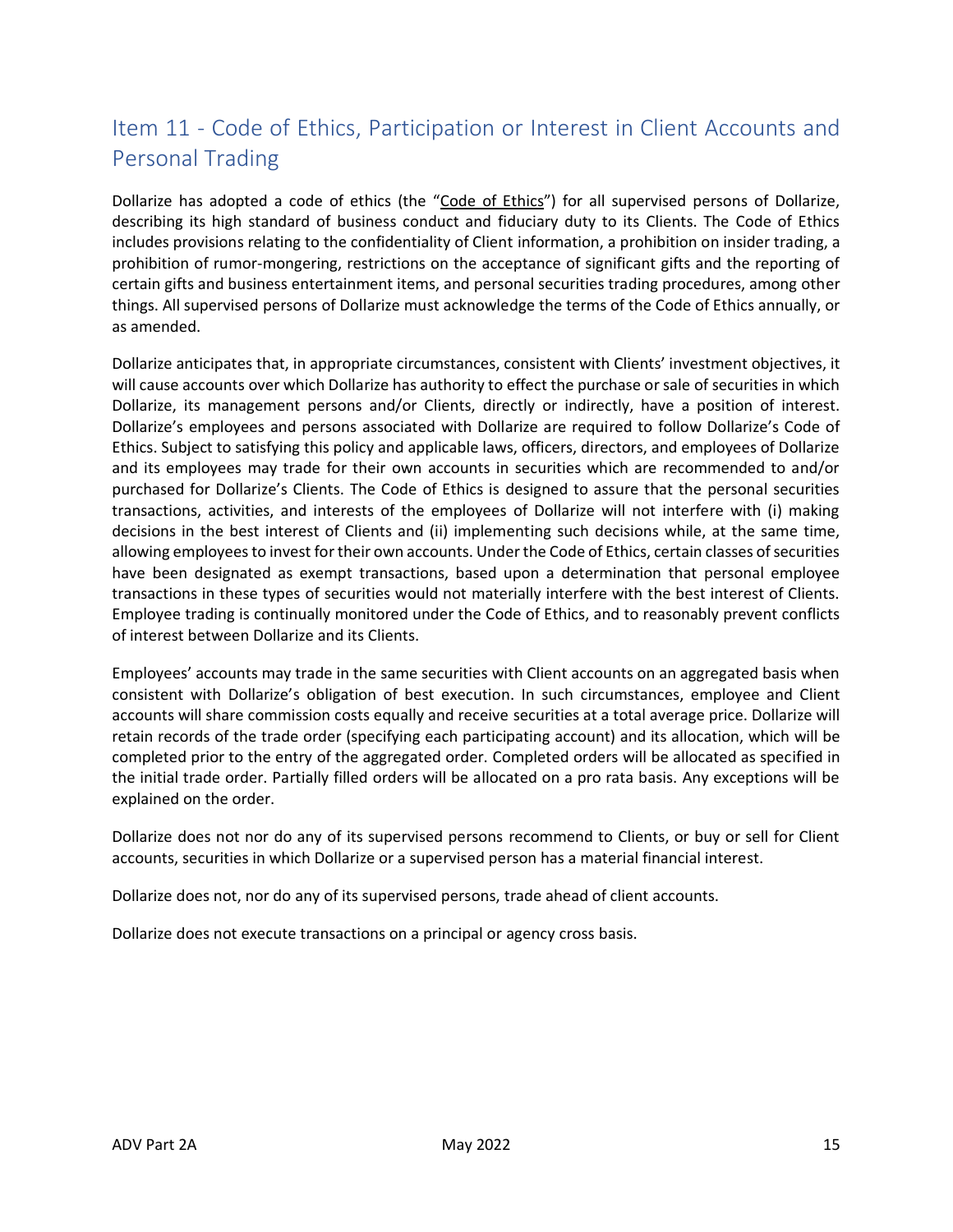# <span id="page-14-0"></span>Item 12 – Brokerage Practices

#### <span id="page-14-1"></span>Best Execution

Best execution has been defined by the SEC as the "execution of securities transactions for clients in such a manner that the client's total cost or proceeds in each transaction is the most favorable under the circumstances." The best execution responsibility applies to the circumstances of each particular transaction. In its consideration of best execution, Dollarize considers the full range and quality of a broker-dealer's services, including:

- the ability to achieve prompt and reliable executions at favorable prices;
- the competitiveness of commission rates in comparison with other brokers satisfying Dollarize's overall selection criteria;
- the overall direct net economic result to Clients' assets:
- the broker-dealer's clearance and settlement capabilities;
- the operational efficiency with which transactions are effected;
- the financial strength, integrity, and stability of the broker;
- the ability to effect the transaction where a large block or other complicating factors are involved;
- the availability of the broker to execute possible difficult transactions in the future;
- the quality, comprehensiveness, and frequency of available research and related services considered to be of value, as contemplated by Section 28(e) of the Exchange Act and the regulations and interpretations of the SEC; and
- the quality, comprehensiveness, and frequency of notifications of investment opportunities.

In seeking best execution, the determinative factor is not the lowest possible cost, but whether the transaction represents the best qualitative execution, taking into consideration the full range of a brokerdealer's services, including among others, the value of research provided, execution capability, commission rates, and responsiveness.

Dollarize relies on its Custodian and review of its best execution reports to ensure compliance with best execution as Dollarize does not execute trades. The best execution report compares the execution price of each trade with the National Best Bid and Offer. The Chief Compliance Officer is responsible for monitoring and evaluating the performance and execution capabilities of broker-dealers that transact orders for Clients to ensure consistent quality executions.

The Platform requires the establishment of a brokerage account at Alpaca, which will provide execution, settlement and clearing services. In selecting Alpaca, Dollarize did not consider any gifts or entertainment; the broker's willingness to cover trade errors caused by Dollarize; or Client referrals or capital introduction.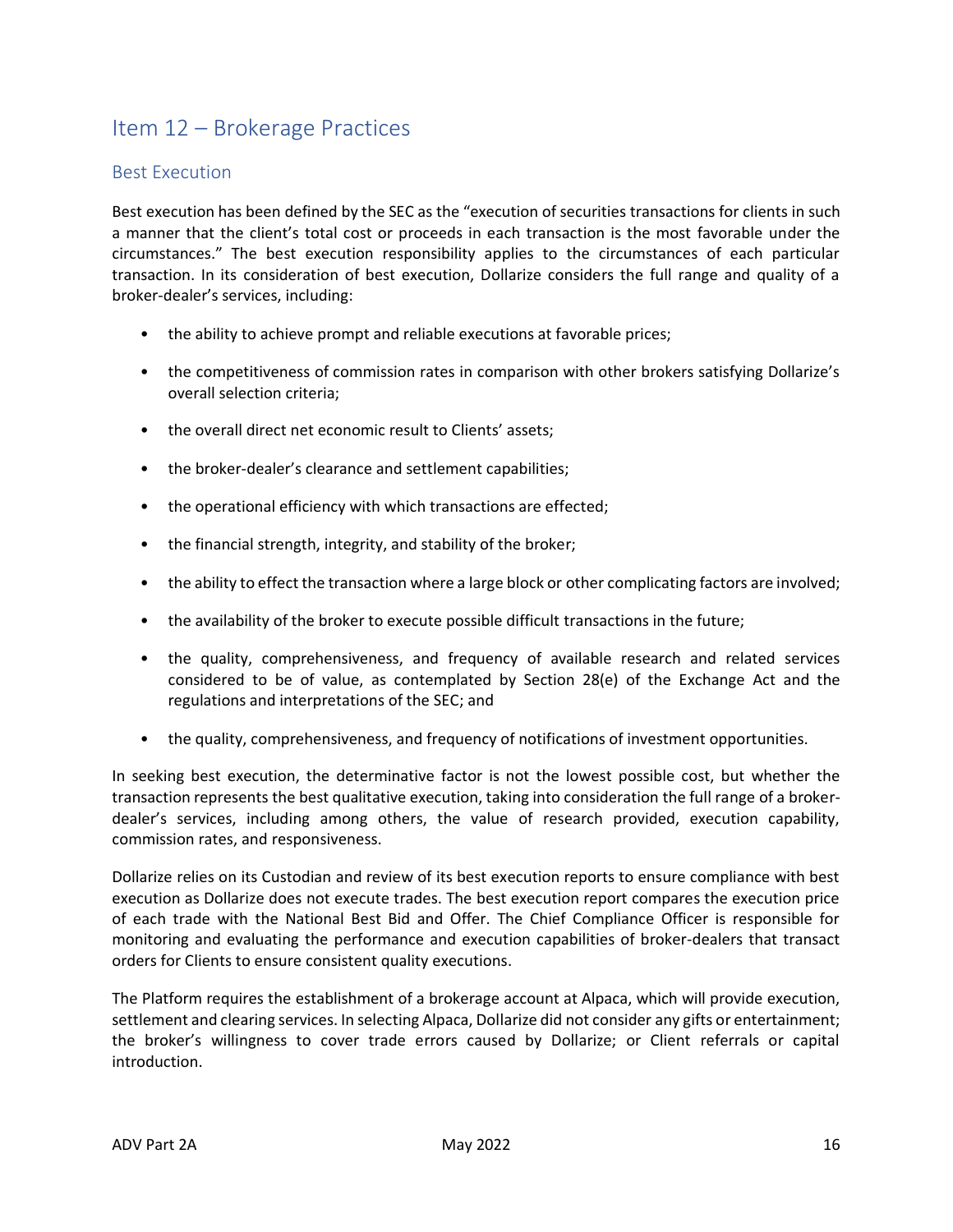Alpaca executes trades upon receipt of the Client's order. Despite this, there may, depending on the liquidity and demand in the market, be a material change in the market price of the security being bought or sold.

Alpaca is generally responsible for: (i) maintaining and recording transactions in cash and securities in Investment Accounts; (ii) sending orders placed by the Client for execution, clearance, and settlement; and (iii) providing a Client with statements, confirmations, other required documentation, and other information about a Client's Investment Account and transactions therein. Clients authorize Alpaca to execute all trades and transactions a Client makes via the Platform and to carry a Client's Investment Account that holds Client securities and cash and to record the transactions a Client has made.

Dollarize may transmit or help facilitate a Client's requests for withdrawals or transfers Alpaca and/or Dollarize Financial. However, Dollarize shall have no authority to initiate any withdrawal or otherwise to transfer any securities or money out of an Investment Account, except for deduction of Dollarize's deduction of its Annual Fee (as discussed in Item 5 above)..

As noted above, Alpaca, a third-party broker-dealer, will provide execution, custody, clearing and settlement services and will serve as a qualified custodian for your Account.

#### <span id="page-15-0"></span>Brokerage for Client Referrals

Dollarize does not consider, in selecting or recommending broker/dealers, whether Dollarize receives client referrals from the financial institutions or other third-party.

#### <span id="page-15-1"></span>Directed Brokerage

Dollarize does not have directed brokerage arrangements.

### <span id="page-15-2"></span>Item 13 - Review of Accounts

Dollarize provides all Clients with continuous access to the Platform regarding information about Investment Account status, portfolio allocations, securities, and Investment Account balances. Dollarize reviews the portfolios quarterly to ensure that they are in line with investment objectives. Additional reviews by Dollarize may be triggered by material changes in variables such as a Client's individual circumstances, or the market, political or economic environment.

Clients have access to current Investment Account balances and positions through the Platform. The Custodian prepares account statements showing all transactions and account balances during the prior month. All information relating to Investment Accounts are provided on the Platform. On a quarterly basis, Dollarize may review each Investment Account and remind Clients to review and update the profile information previously provided. Dollarize requests that Clients reconfirm their current profile information as needed and on an annual basis. Dollarize, as applicable, conducts reviews when the Client updates his/her profile in the Platform with a material change or if a material change has occurred in the selected Model Portfolio or as otherwise described in this Brochure.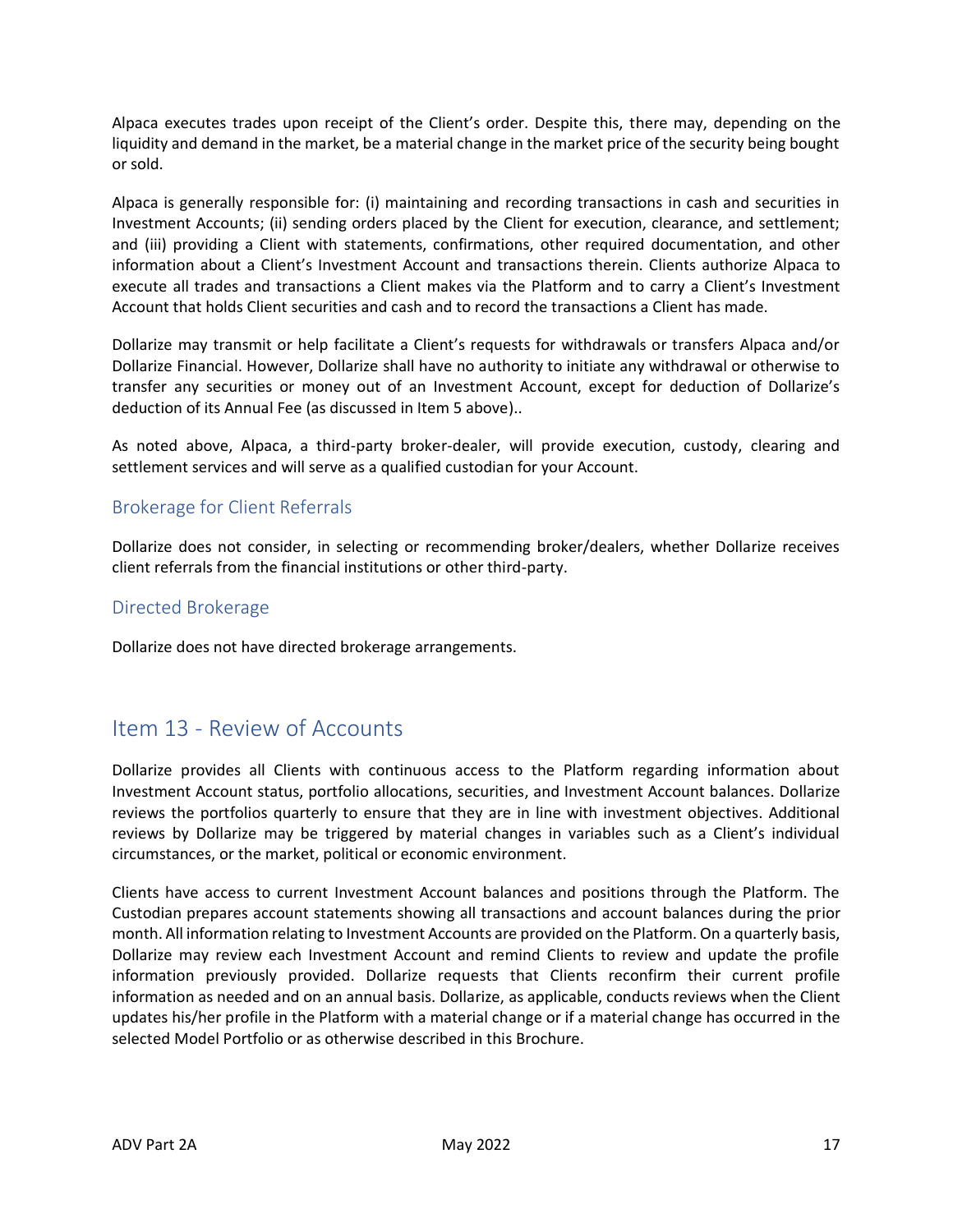# <span id="page-16-0"></span>Item 14 - Client Referrals and Other Compensation

Except as otherwise described in this brochure, Dollarize and its related persons do not receive an economic benefit (such as sales awards or other prizes) from any third party for providing investment advice or other advisory services to Clients.

Dollarize Financial, an affiliate of Dollarize, currently provides a Digital Dollar Account to its customers (which will also be Clients). In connection with this offering, Dollarize Financial may make available a number of ancillary services available to its customers, including the ability to earn in-kind interest through Nexo, transfer funds to third parties as well as utilize cryptocurrency trading services offered by Alpaca Crypto. Dollarize Financial will charge various fees and commissions to its customers with respect to such services which will be to the benefit of Dollarize and/or its related persons. Therefore, this presents a conflict of interest for Dollarize. Separately, Dollarize may receive from a broker-dealer or a fund company, without cost and/or at a discount, certain services and/or products, to assist in monitoring and servicing Investment Accounts. These may include investment-related research, pricing information and market data, software and other technology that provide access to Investment Account data, compliance and/or practice management-related publications, discounted or free consulting services, discounted or free attendance at conferences, meetings, and other educational or social events, marketing support, computer hardware or software, and other products used by Dollarize to assist Dollarize in its investment advisory business operations.

Dollarize does not offer cash payments for Client solicitations in accordance with CFR 275.206(4)- 3.

## <span id="page-16-1"></span>Item 15 – Custody

Dollarize does not maintain custody of Client's funds or securities. All Client Investment Accounts are held with the Custodian. Participation in the Platform requires that a Client agrees to the Custodian's customer agreement (the "Custodian Agreement"), whereby the Custodian will carry a brokerage account that holds Client securities and cash and will record Client transactions on the Platform as well as act as the clearing broker and qualified custodian for Client Investment Accounts. Neither Dollarize nor any investment service provider engaged by Dollarize is responsible for the obligations of the Custodian or any successor custodian. Under Dollarize's Advisory Agreement, Clients authorize us to instruct the Custodian to deduct Dollarize's Annual Fee directly from Client accounts at Alpaca, which is considered a form of "custody." For this reason, we are deemed to have "custody" of Client assets for this limited purpose. While Dollarize instructs Alpaca to withdraw its fees, Alpaca maintains actual custody of Client assets.

Clients should receive, on at least a quarterly basis, statements from the broker-dealer, bank or other qualified custodian that holds and maintains the Client's investment assets. We urge you to carefully review such statements and compare such official custodial records to the reports that we may provide to you. Our reports may vary from custodial statements based on accounting procedures, reporting dates, or valuation methodologies of certain securities.